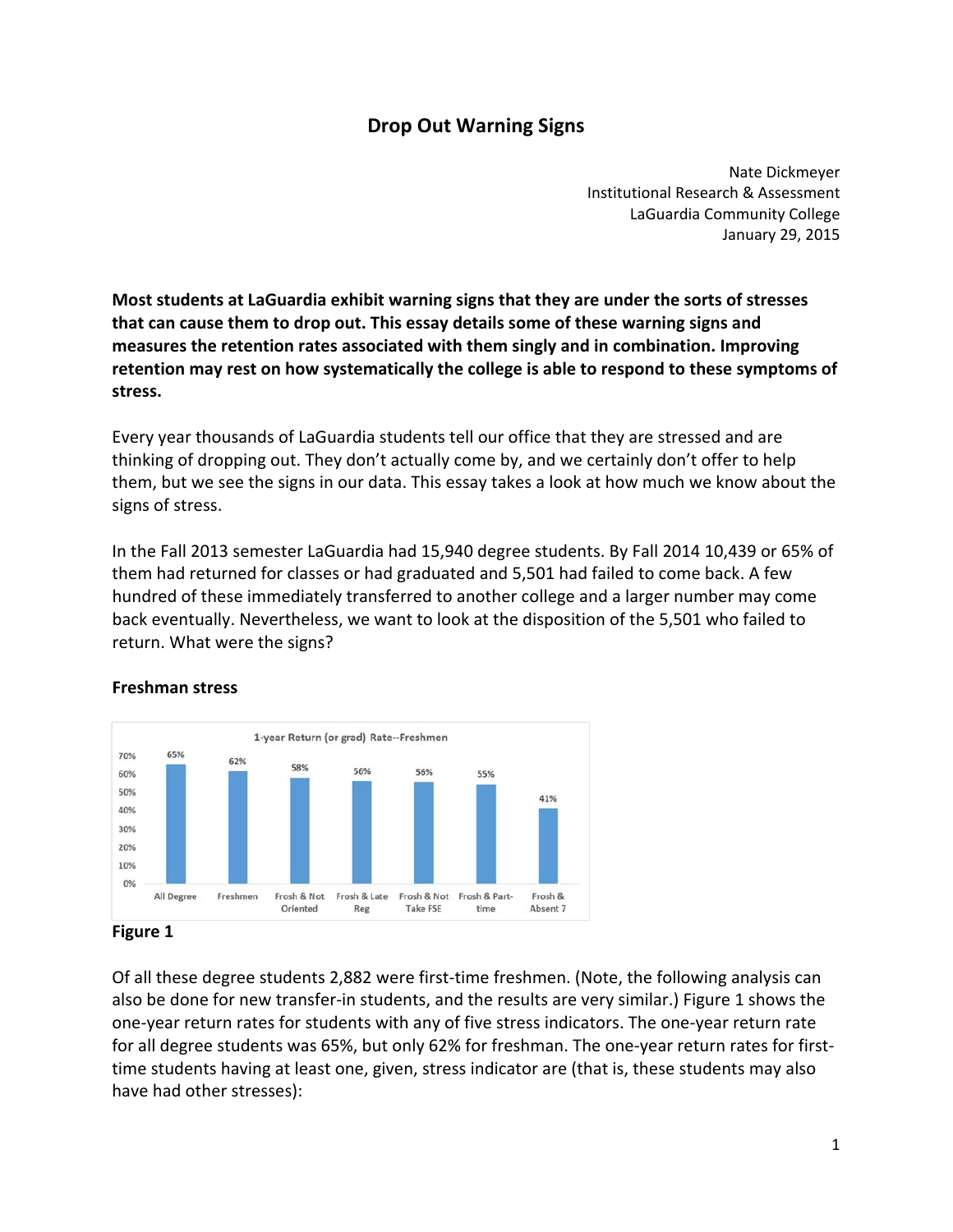- 1) 58% for first‐time students who did not have the time or did not wish to forego other activities to attend orientation ("Not Oriented");
- 2) 56% for first‐time students who were unable to register until four weeks before the first day of classes in Fall 2014 ("Late Reg");
- 3) 56% for first‐time students who did not take a freshman seminar in Fall 2014 ("Not Take FSE");
- 4) 55% for first‐time students who were unable to go fulltime ("Part‐time"); and
- 5) 41% for first-time students who missed all classes for seven days during the Fall 2014 semester ("Absent 7," measured on Mondays for the previous seven days, excluding any student where a faculty member did not turn in an attendance report).

 Figure 2, however, takes these five stress indicators and begins to add them up, one at a time (in an arbitrary order). The more signals a student sends, the less likely the student is to return in a year.



#### **Figure 2**

When we look at first-time students who were unable to attend orientation and registered late, the one‐year return rate drops to 54%. If we add to those two stress indicators that the student also could not schedule Freshman Seminar, then the return rate drops to 51%. If in addition to those three stress indicators, the student could not attend full‐time, then the return rate drops to 31%. Finally, if in addition to those four stress indicators, the student starts to miss classes and misses at least one week, then we only see 10% coming back the next fall.

 In Figure 3 we see the generalized result for *any* one, two, three, four or five stress indicators in combination.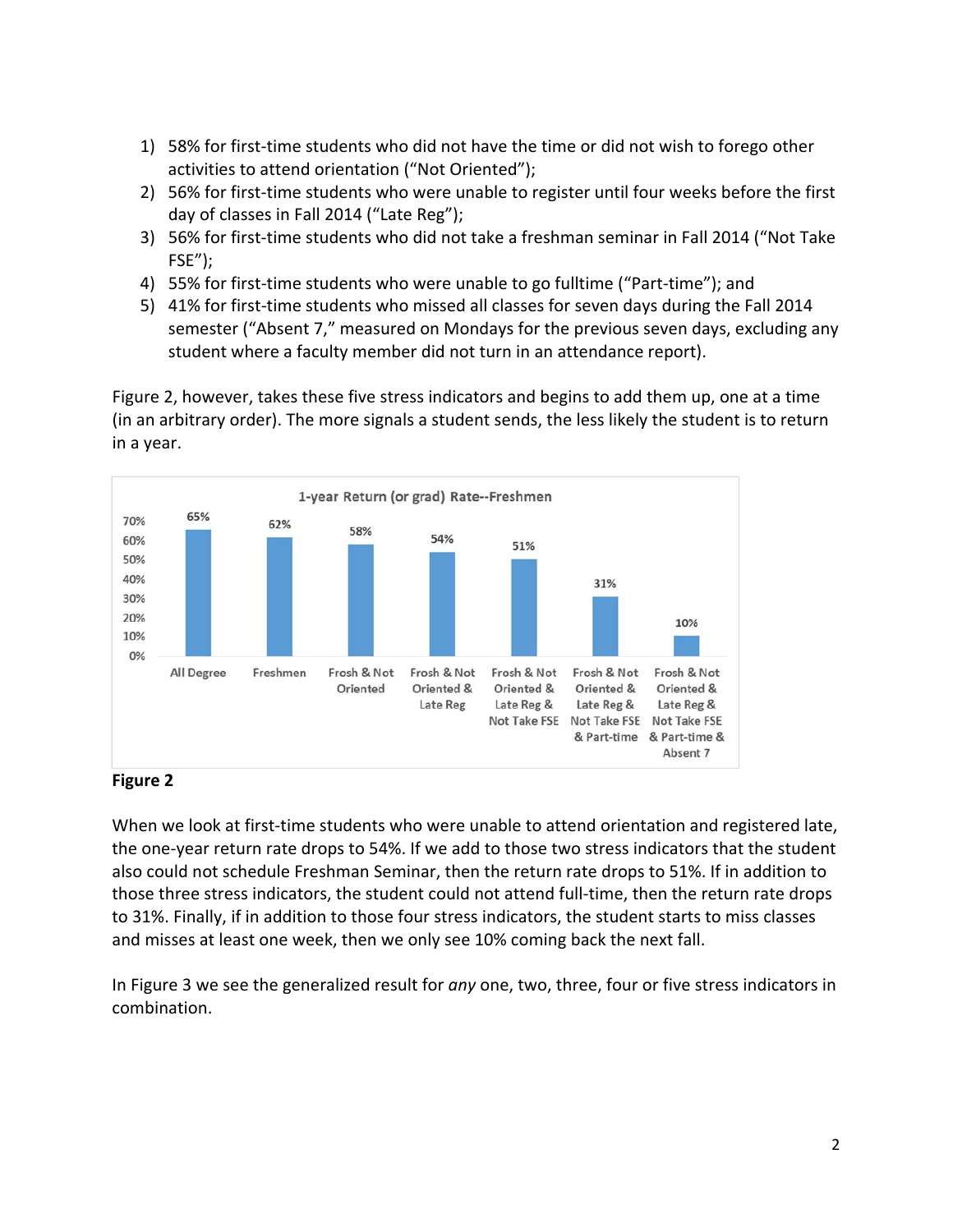

### **Figure 3**

We also see the numbers of first-time students having those levels of stress. Most first-time students present one to three stress indicators, peaking at two. The more warning signs we see, the more likely it is that the student will be unable to continue.

## **Continuing students**

 In Figure 4 we show five stress indicators or warning signals for continuing degree students (neither first‐time, new transfer‐in, nor re‐admit). Any student displaying at least one of these signs returns at a lower rate than all continuing students. The one‐year return or graduation rate for all continuing students is 68%. Three of these stress indicators were also available for new students. The one‐year return (or graduation) rates for students displaying these warning signs were:

- 1) 63% for students unable to keep at least a 3.00 cumulative GPA (through Spring 2013, ">3 GPA");
- 2) 59% for students who were unable to take a full-time credit load in Fall 2013 ("Parttime");
- 3) 56% for students who missed seven days in a row during Fall 2013 ("Missed 7 days min");
- 4) 52% for students who had financial aid in the 2012‐13 academic year and did not receive an award in Fall 2013 ("Off Aid"); and
- 5) 62% for students who were unable to register earlier than four weeks before the start of classes for fall 2013 ("Late Reg").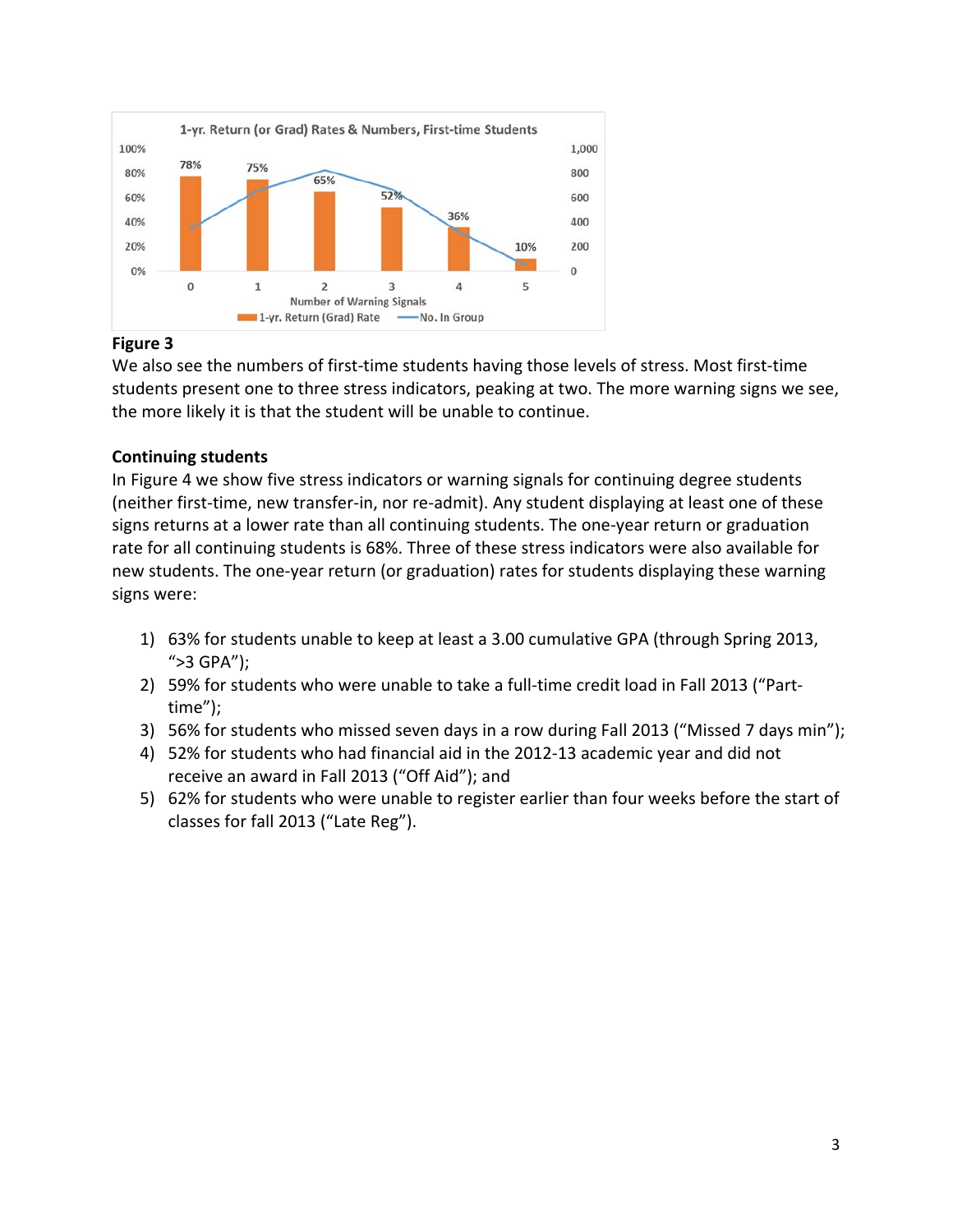

#### **Figure 4**

 Figure 5 shows what happens when we begin to put these indicators together. When we combine the less than 3.00 GPA stress with the unable to attend full‐time stress indicator, we see that the return rate drops from 63% to 54%. It drops to 39% when we also include only students who had a lower GPA, went part‐time and were absent for at least seven days in a row. If we add a fourth warning signal, that the student is no longer on financial aid, the return rate drops to 24%. Counterintuitively, mostly because the numbers are small and the generalization does not hold in all cases, the students who registered early with all these other warning signs are the ones who did not return in this small sample. Including only those who registered late actually increases the return rate to 28%. This is an anomaly.



#### **Figure 5**

 The full generalization, however, holds as shown in Figure 6. As was true with first‐time students, the more warning signals a continuing student displays of these five, the less likely the student is to return or graduate. In the case of continuing students, the bulk of students have one and two warning signals. A smaller number have either zero or three. Very few students have more than three.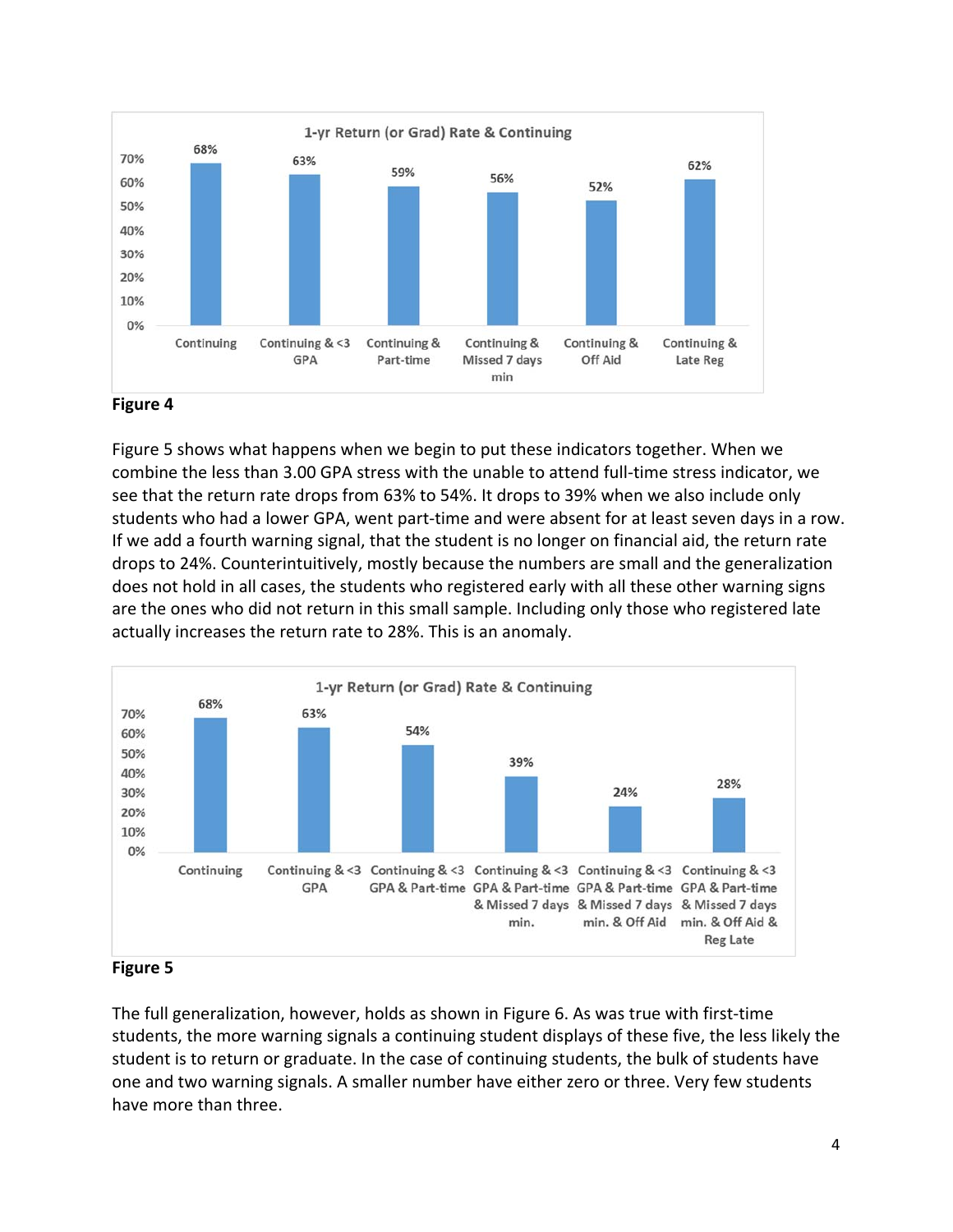



 Figures 3 and 6 indicate that the higher the number of stress indicators, the more difficult it is for the student to stay in school. Also, given that the college does make strong efforts to assist students with its services, the higher the number of stress indicators, the more difficult it is for the college to help the student stay in school.

 Figure 7 shows the *graduation rate* of continuing students (some of whom may have had very few earned credits in Fall 2013). One‐third of students who had no warning signals graduated before Fall 2014. That's a pretty amazing number, when you consider that some of those students probably had fewer than 15 credits. The more stress indicators, the lower the probability that the student graduated. None of the handful of continuing students with five stress indicators graduated.



 **Figure 7**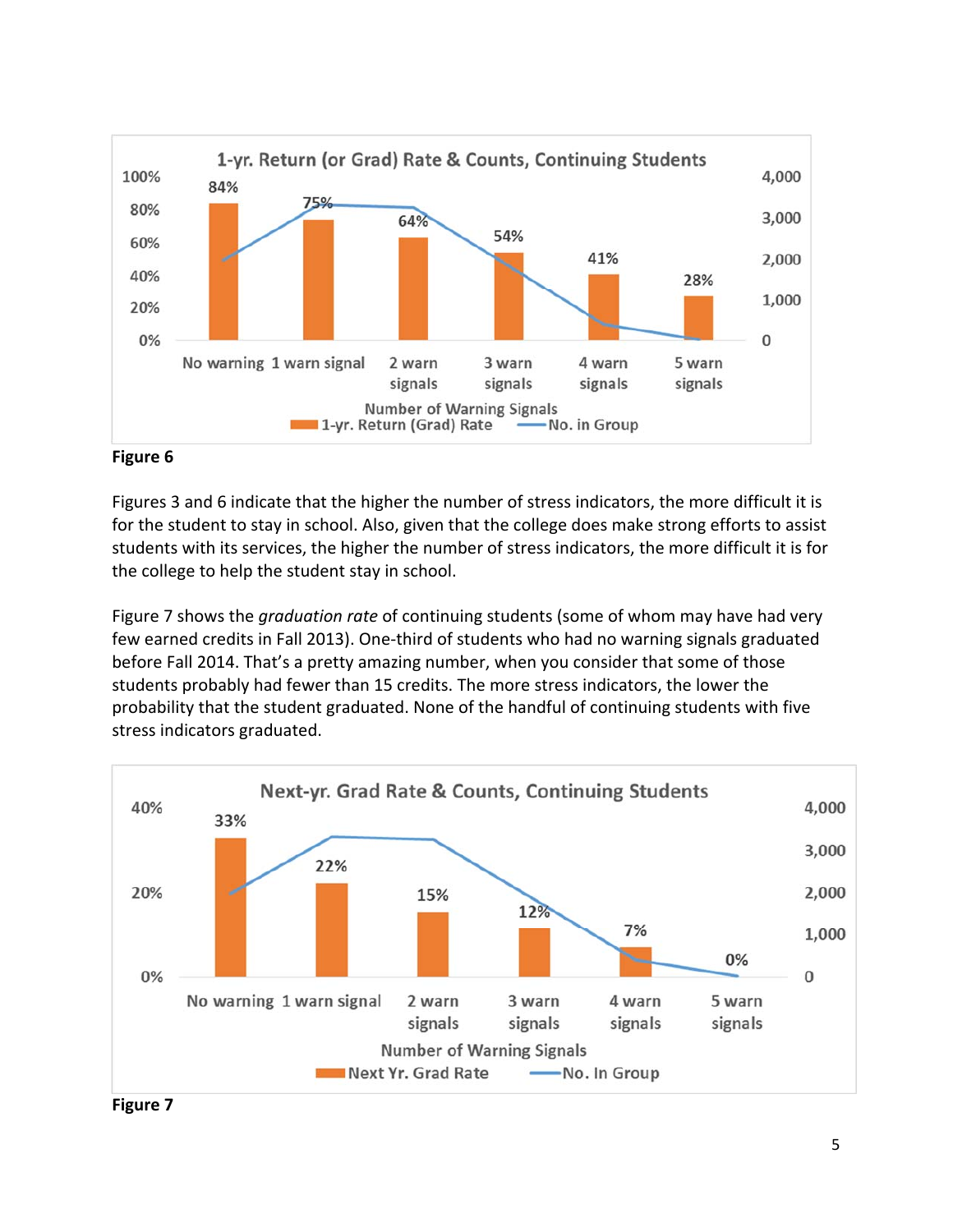### **Who Returned and Who Didn't?**

 Only 427 of the 5,501 students who did not return displayed no warning signal as shown in Figure 8. Almost all of the students who did not return displayed between one and three warning signals. (For new transfer students we used the same type of warning signals we used for first‐time students. For re‐admit students, we gave all of them at least one warning signal, because they were re‐admit students, the time off itself indicating stress.)



### **Figure 8**

 Unfortunately, according to Figure 9, most of the students who *did* return displayed either one or two signals. Perhaps the good news is that the college was able to help many students with challenges stay in school, at least if the students had only one or two levels of stress.



#### **Figure 9**

 Figure 10 shows a little bit more about the prediction game, telling us about the odds. We would be right to say that most students without warning signals were pretty likely to come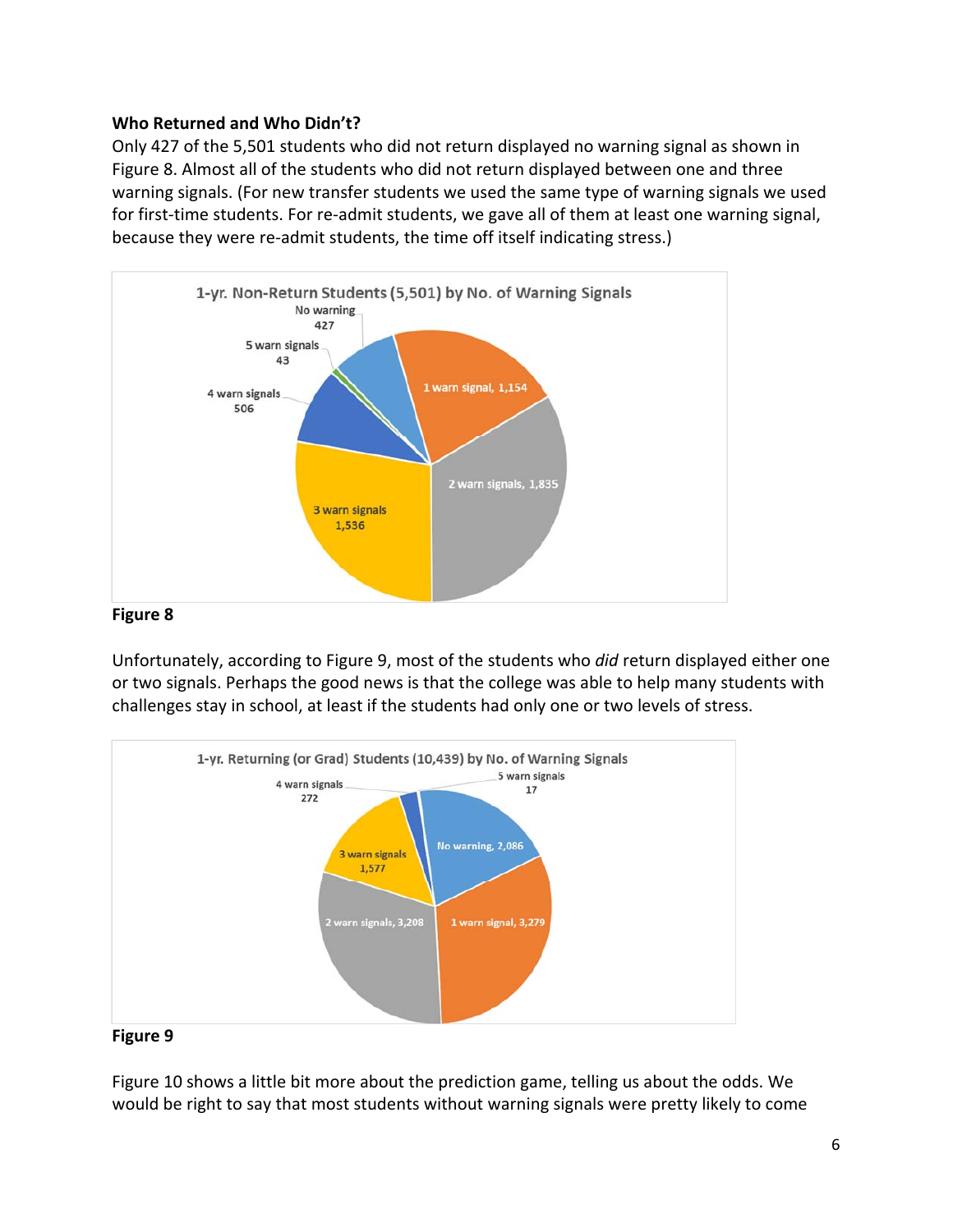back. Students with four and five warning signals were not very likely to come back. Nevertheless, it's an even bet whether students with three warning signals are coming back. Students with one warning signal and even two warning signals are more likely to come back, but our ability to predict is mediocre at best.



 **Figure 10**

### **Getting Greater Accuracy**

 In the IR&A office we have been using statistical analyses to sharpen our predictions. We have been combining warning signals with what I call "intensifiers" to give even more accurate predictions. Intensifiers included gender, number of credits and degree. That is, registering late as a warning sign may be more intense for men than for women, more intense for students with low numbers of credits earned and more intense for AA students.

 In this way we have been able to calculate a probability of returning for each individual degree student. The same rule we saw above, however, holds: The more students we include in the prediction, the less likely it is that we will be accurate. We might be able to give you a list of 1,000 students with a 50% probability of not returning, but if you want to know who will not return at an accuracy of 90%, then we can only give you a list of 100.

 Figures 11 and 12 show the trade‐off between the number of students in the warning‐sign group you select for treatment and the number in that group from Fall 2013 who did not return in Fall 2014 (or graduate). Figure 12 is a blowup of the messy lower‐right hand corner of Figure 11.

 Suppose we had resources to work with ("treat") about 7,000 students. Go up the vertical scale on Figure 12 to the 7,000 mark and find the dots up at that level. There are three which contain between 7,000 and 8,000 students: men, part‐time students, and RegLate (those who failed to register earlier than four weeks before the start of classes).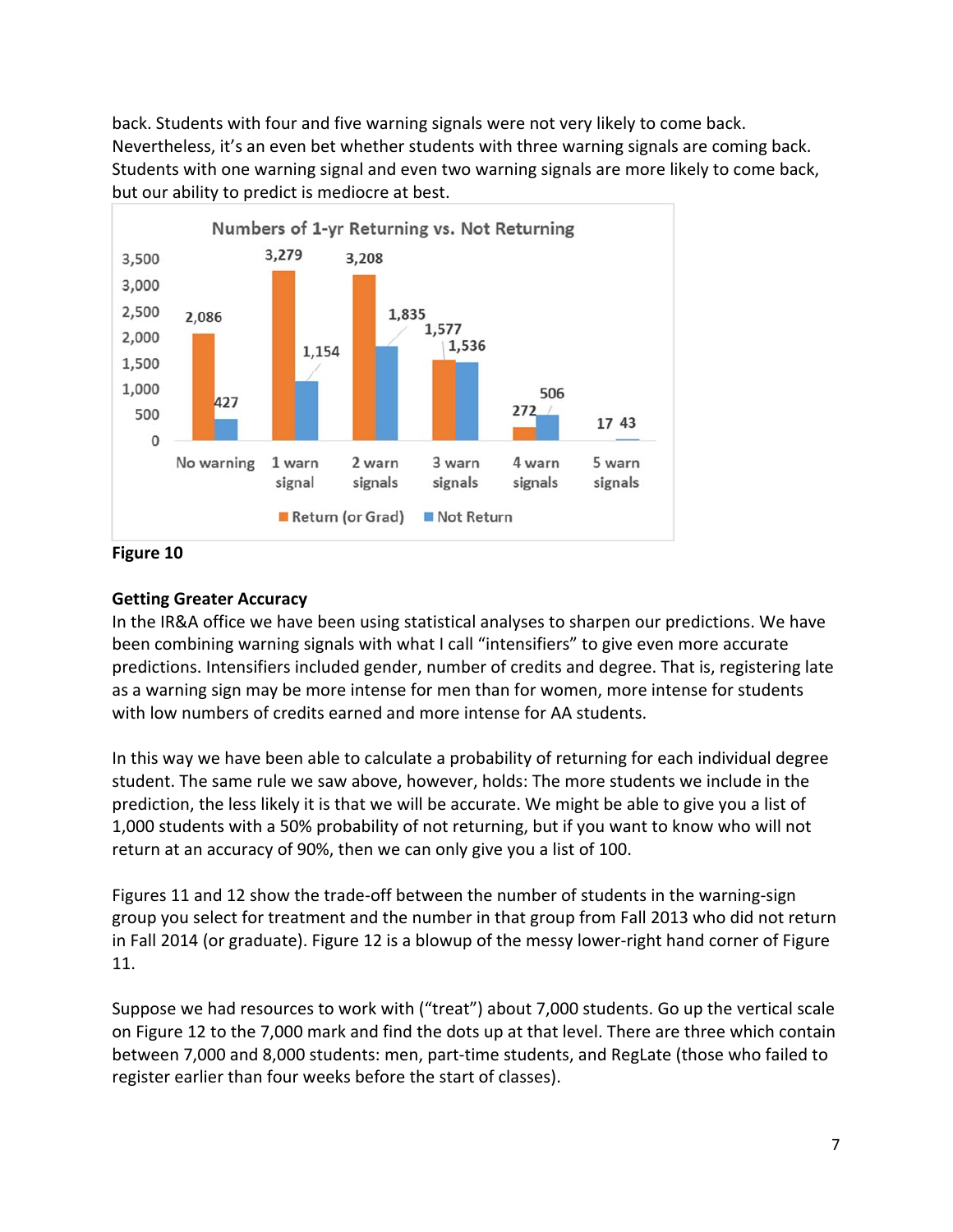The unbroken line marks the number of students who would have dropped out if we randomly selected a treatment group. At 7,000 we see that line hits the horizontal scale at about 2,400. Because the full group lost about 5,500, a random selection of 7,000 out of 15,940 would mean that we would select about 2,400 who "needed treatment" or actually dropped out from out Fall 2013 enrollment list.

 The group "All Men" is more likely to drop out than a random selection of about 7,000. If we select them for treatment, then we have a chance to save about 2,450. Nevertheless, selecting the group "attending part‐time" would be smarter. This group is about the same total size as Men (vertical scale), but contains more who are going to fail to return in Fall 2014, about 3,100. Picking the group "RegLate," however, would be less efficient. More students would need the "treatment," but about the same number of potential drop‐outs would be found, again, about 3,100.

 The dotted line shows the average improvement over a random selection that this whole group of selections makes. The abbreviations for some of these are: URM=under‐represented minority, AWOL=positive non‐attendance for seven days, AWOL14=positive non‐attendance for at least 14 days (both pulled from the Web Attendance lists by E. Lenchner in the IR&A office), TookM96=taking Math 096 in the first semester, PLCM95=placed into Math 095, ENorCS99=taking ENG or CSE 099, and HighRisk(1k, 2k, 3k) indicates a selection of the top 1,000, 2,000 or 3,000 students on the statistical risk develop by J. Zhu in the IR&A office. The full list of abbreviation definitions is given in Appendix A.

 The dashed line shows perfect information. If we knew exactly who would drop out, then every person selected, up to a treatment size of 5,501, would be a potential drop out. The closer a set of selection criteria are to this dashed line, the lower is the proportion of unnecessary people selected for treatment.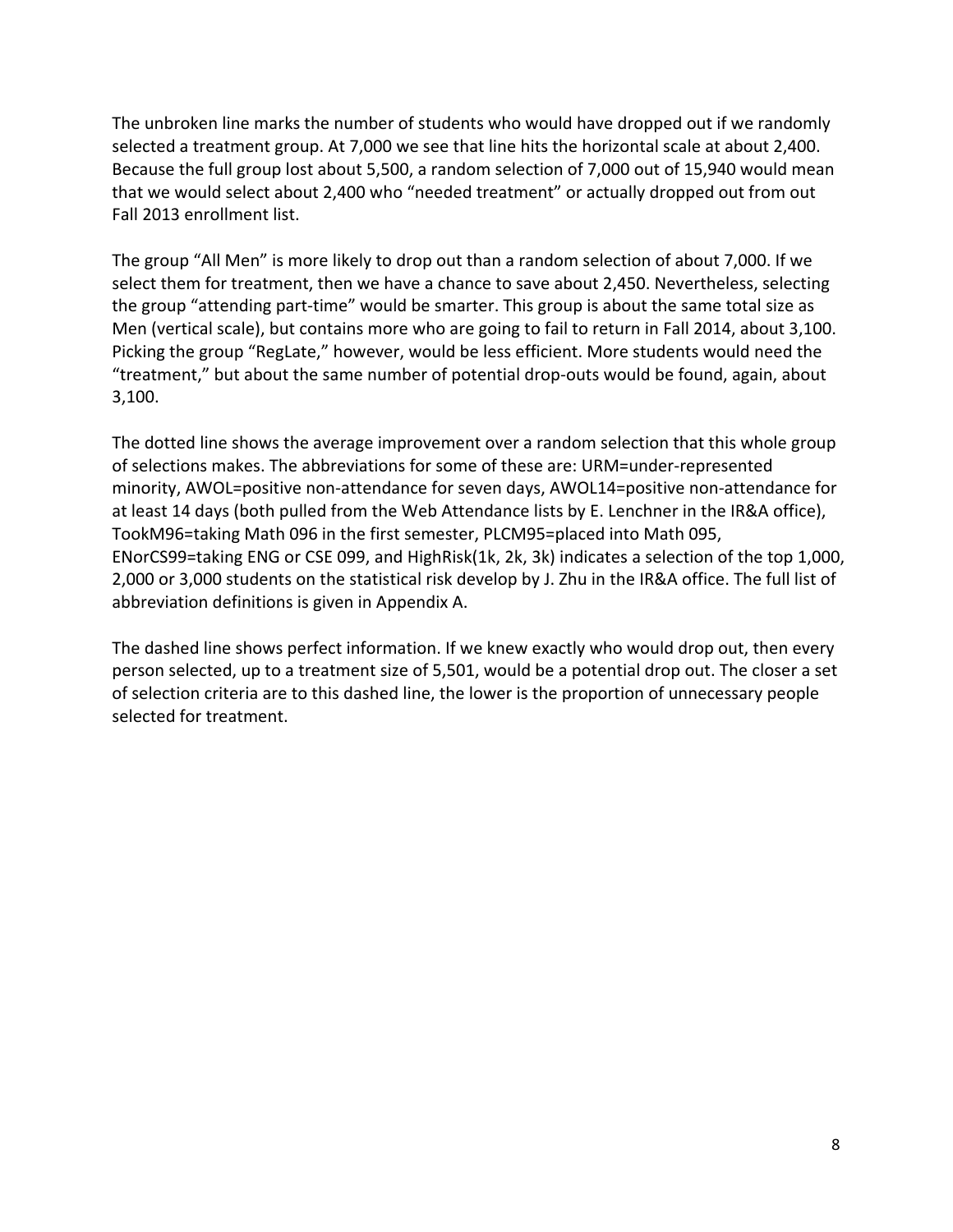





 **Figure 12**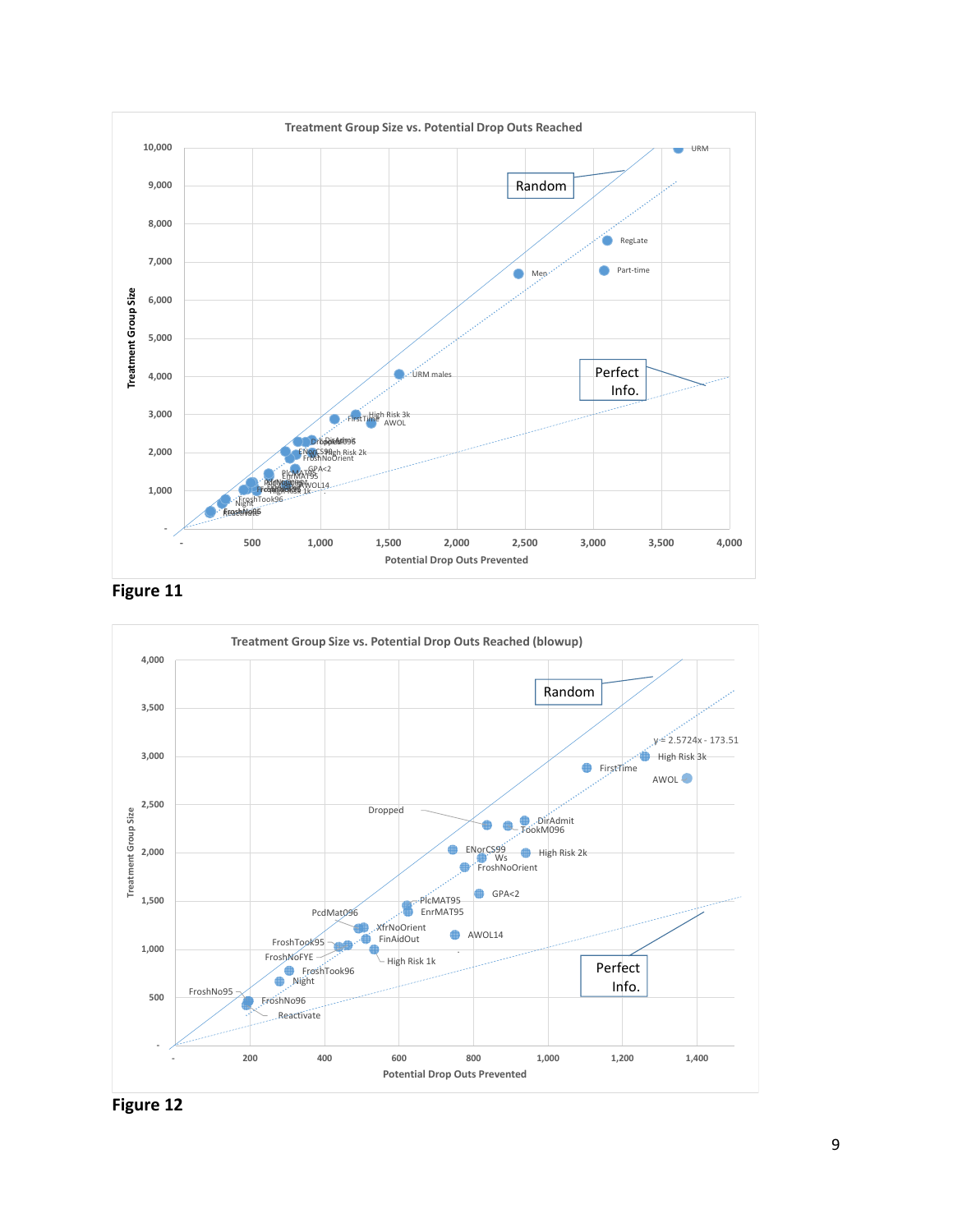Note that many indicators are interesting and may add to a statistically‐based risk assessment, but are worse than the average indicator. Even being placed into Math 095 or Math 096 and not taking this required course in the first semester, while placing the student in slightly higher risk, is not much worse than simply placing into these courses, and these "placed but not taking" groups include far fewer students than the "placed into" groups.

 Many indicators have small numbers of students and do worse than the average indicator: reactivated students, being a night student, taking ENG 099 or CSE 099, many variations of Math outcome, dropped a course at the beginning of the Fall 2013 semester, or simply being a first‐time student.

 Several indicators are about average: not receiving financial aid after receiving it in previous semesters, being a freshman or new transfer student and not attending orientation, receiving a W (of any type) in any previous semester, or being a direct admit.

 Note that the AWOL indicators are better than the statistically‐derived indicators, but that the AWOL indicators only become available as the semester progresses, while the statistically‐ derived indicators are available early, that is, at the end of registration. The statistically‐derived indicators are also scalable, and the smaller the selection group, the more accurate this indicator is. Other indicators, like part‐time status, are not scalable and give the same probability of dropping out no matter what portion of the group is selected.

#### **Lessons**

Peter Vaill characterized leadership as requiring time, feeling and focus<sup>1</sup>. I would add "structure." Focus is the strategic concern that defines how resources are to be used, but structure is necessary to build the system upon which those resources are deployed.

 Of all degree students enrolled in Fall 2013, 5,501 failed to return for the Fall 2014 semester. More than two thousand of them had three or more warning signs indicating that they were under the kind of stress that would keep them out of school. The college and the students were successful with another two thousand who had three or more warning signs and were able to return the next fall or graduate.

 Perhaps our challenge is to begin thinking of avoiding orientation, avoiding the first‐year seminar, dropping below a 2.00 GPA, withdrawing from a course, and dropping below full-time, not as failures, but as warning signs, warnings that the student is under stress and having trouble staying in school. Then we need the structures that provide support to some of these students, if not all.

  1 Vaill, Peter B., "High‐performing Systems." In: Sergionvanni and Corbally (ed.) (1984).*Leadership and Organizational Culture.* (Urbana, IL: University of Illinois Press).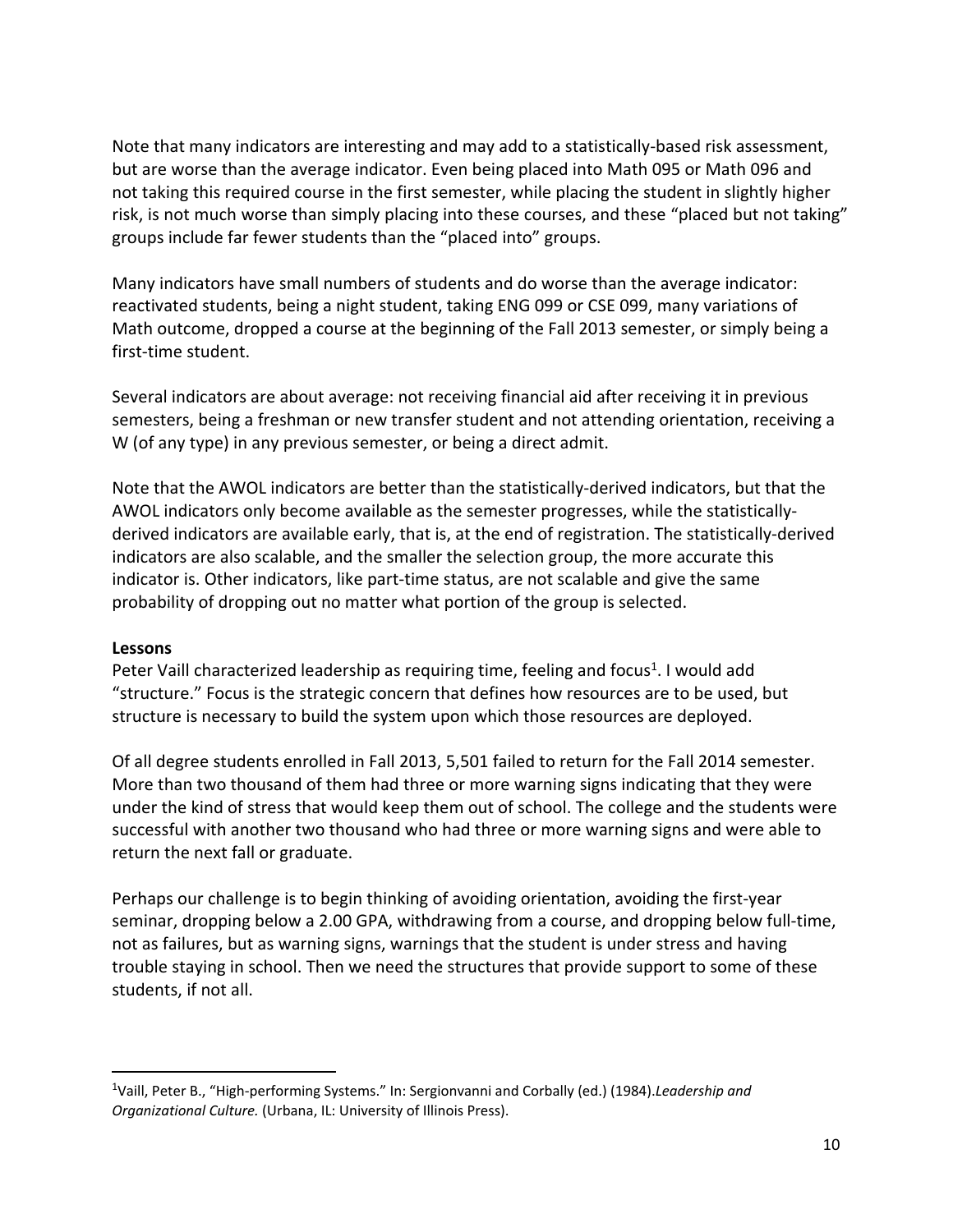As the Information Technology division continues to integrate student systems, more warning signs will become available for testing. We anticipate that most of these will add only marginally to what we now have as warning signs. Early work, however, indicates that each is associated with higher retention. The most promising of these are: 1) Students who do not log into MyLaGuardia in their first weeks; 2) Students in peer tutoring sections who do not use peer tutors; 3) Students who use no supplemental academic services in a semester, and 4) students who do not attend at least three courses with one common friend.

 The Advising Office has begun offering workshops to students on probation, helping them manage time better and make wiser course selections. This office has also attempted to reach out to students that faculty recognize are under stress, using the Early Alert system. These are appropriate responses but have had only limited impact because they are optional to the students and response is low. The structural questions remain:

- 1) Which students who express warning signs should we respond to?
- 2) Who will be responsible for the response?
- 3) What resources will we make available for the response?
- 4) How will we respond?
- 5) How will we reach each target audience?
- 6) How will we measure the effectiveness of the response?

 Leadership means answering questions 1, 2 and 3 at the top. Questions 4, 5 and 6 can then be answered by the responsible people.